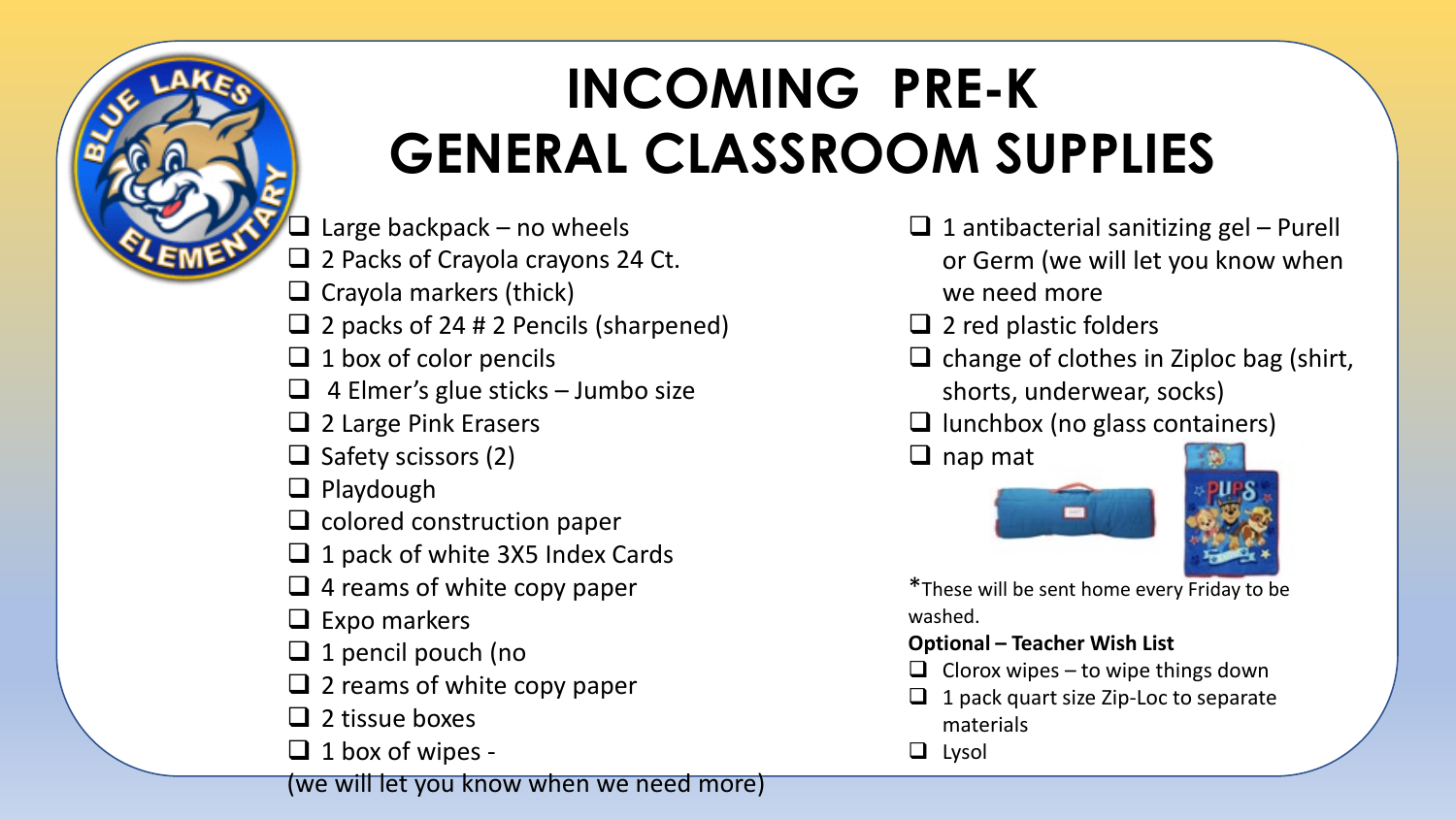

# **INCOMING KINDERGARTEN GENERAL CLASSROOM SUPPLIES**

 $\Box$  Dry erase board (standard size 8.5 x 11)

- **D** Dry erase markers
- **Q** Dry erase board eraser
- (4) wide-ruled Composition Books
- (4) Plastic Duo-tang Folders (With pockets and prongs)
- □ Notebook paper for Grades 1-5 (wide-ruled)
- □ (4)Boxes of 8 count Crayons
- $\Box$  (1) 4 pack of playdoh
- (1) Sturdy pencil bag (no boxes)
- 12 Ticonderoga Pencils
- $\square$  Scissors- Fiskars preferred blunt tip
- □ Pack of Glue Sticks
- $\Box$  (6) reams blank copy paper
- $\Box$  (1) pack of expo markers
- $\Box$  (4) packs of 3x5 index cards
- **□** Earphones for computer
- $\Box$  (1) book bag (no Wheels)
- $\Box$  (2) boxes of baby wipes
- $\Box$  (2) pump bottles of soap
- (2) family size antibacterial gel
- $\Box$  (2) white erasers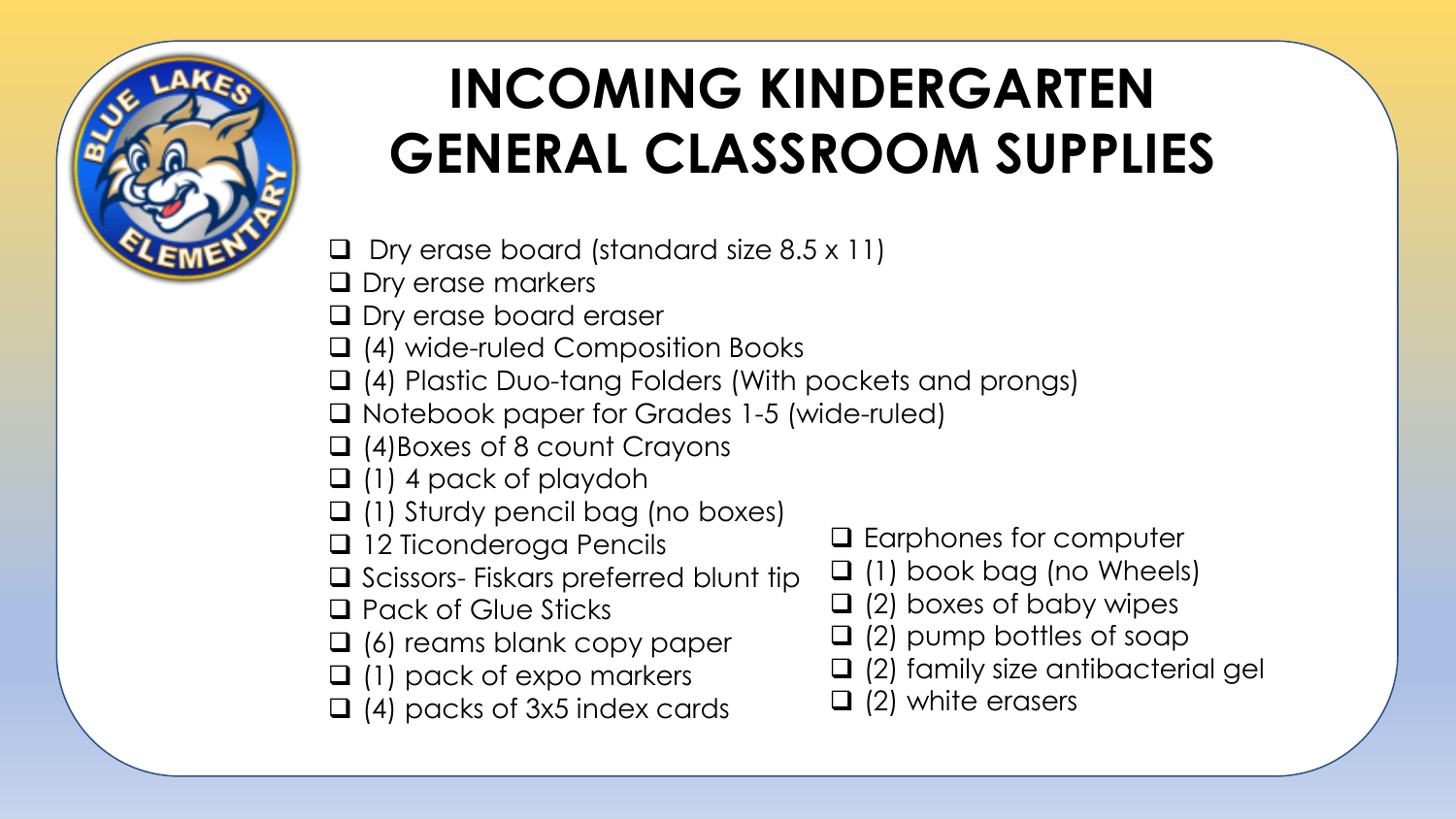

#### **INCOMING 1ST GRADE GENERAL CLASSROOM SUPPLIES**

 $\Box$  1 Bookbag with no wheels

- □ 1 pack of sheet protectors
- □ Notebook paper for Grades 1-5 (wide-ruled)
- □ (6) wide-ruled Composition notebooks
- (3) Plastic Duo-tang Folders (With pockets and prongs)
- (2) Plastic Duo-tang Folders (With pocket without prongs)
- A one-inch clear view binder
- □ Notebook paper for Grades 1-5 (wide-ruled)
- □ 2 packs of Crayola Crayons 24 Ct.
- □ 1 pencil pouch (no plastic boxes)
- **Q** Colored Pencils
- #2Pencils (2 packs)
- $\Box$  Scissors- Fiskars preferred blunt tip
- □ (4)Glue Sticks (no liquid)
- Q 4 reams blank copy paper
- $\overline{1}$  t f h d h  $\overline{1}$
- $\Box$  Tissue boxes(2)  $\Box$  Liquid soap(2) **□** Stickers  $\Box$  Hand sanitizers(2)
	- $\frac{1}{\sqrt{2}}$  is the contract of the contract of the contract of the contract of the contract of the contract of the contract of the contract of the contract of the contract of the contract of the contract of the contract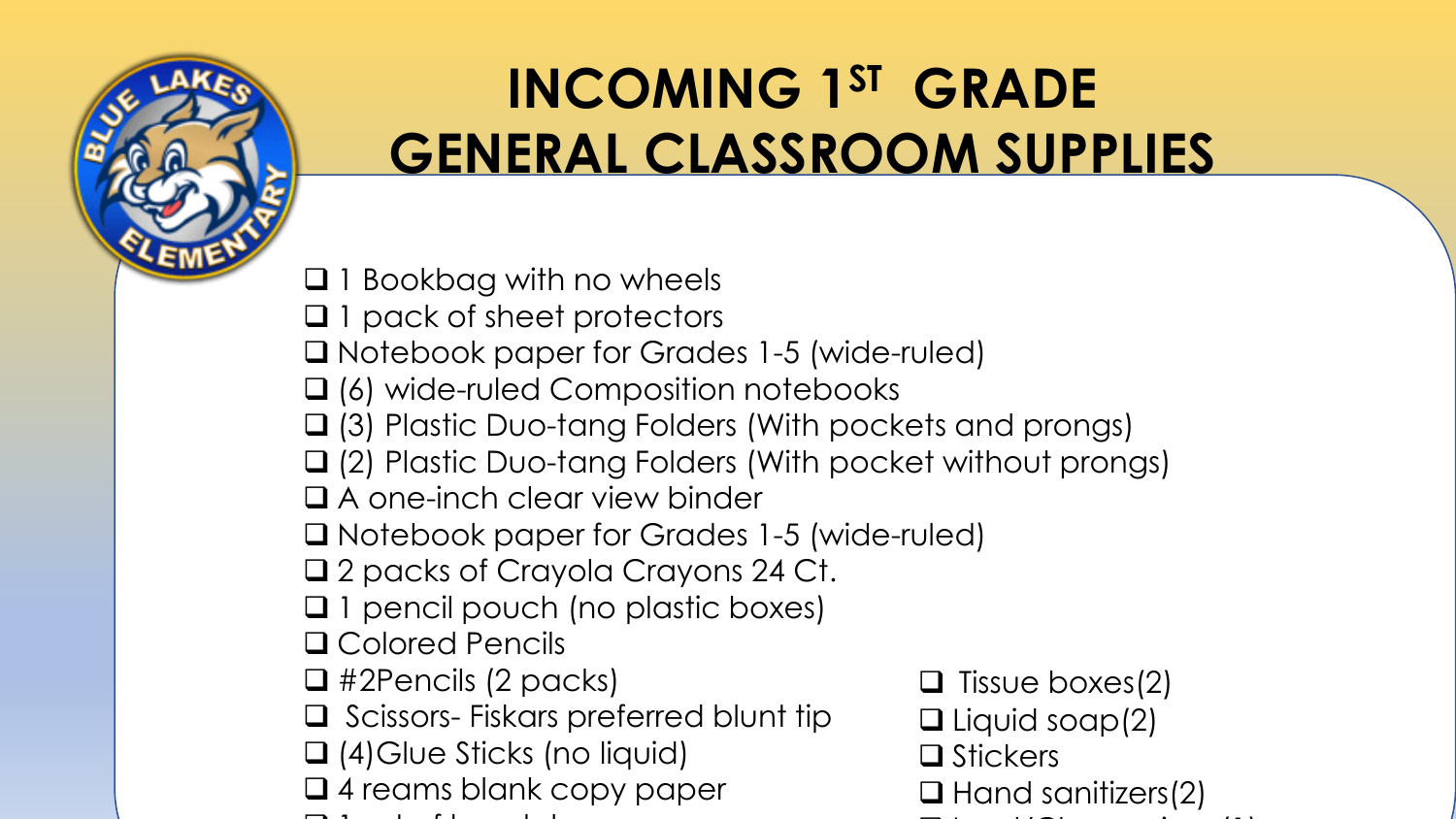

## **INCOMING 2ND GRADE GENERAL CLASSROOM SUPPLIES**

 $\Box$  Dry erase board (standard size 8.5 x 11)

**Q** Dry erase markers

**Q** Dry erase board eraser

□ (5) wide-ruled Composition Books

(3) Plastic Duo-tang Folders (Yellow, Blue, & Red with pockets & prongs)

□ Notebook paper for Grades 1-5 (wide-ruled)

□ Crayons

**□ Colored Pencils** 

□ 24 pack of Pencils

 $\square$  Scissors- Fiskars preferred blunt tip

□ (4)Glue Sticks

□ 3 reams blank copy paper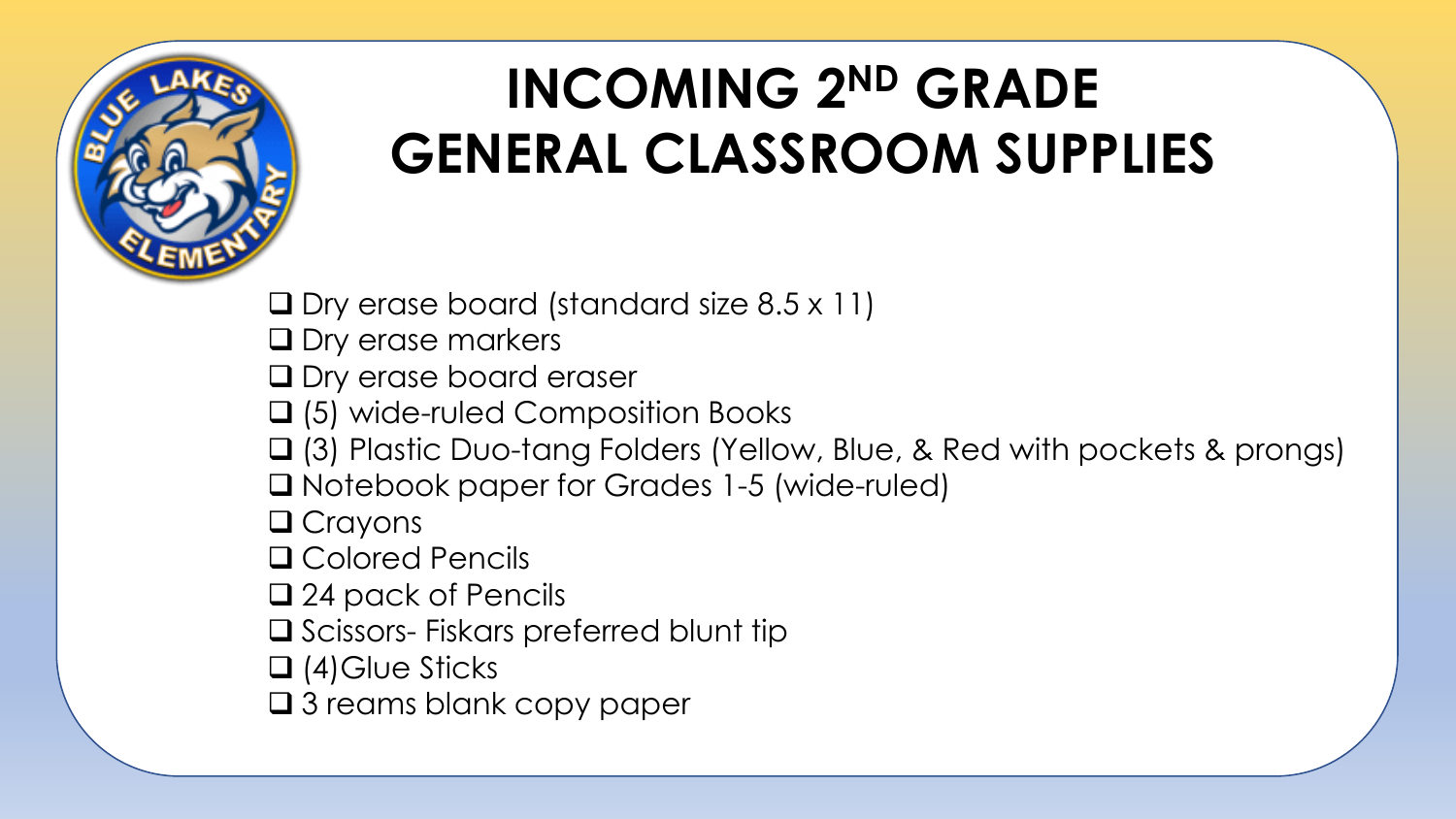

# **INCOMING 3RD GRADE GENERAL CLASSROOM SUPPLIES**

 $\Box$  Dry erase board (standard size 8.5 x 11)

- **Q** Dry erase markers
- **Q** Dry erase board eraser
- □ (5) wide-ruled Composition Books
- (7) Plastic Duo-tang Folders (With pockets and prongs)
- (3) Packs of notebook paper (wide-ruled)
- **Q** Durable pencil case
- □ Crayons
- **Q** Colored Pencils
- □ Pack of Ticonderoga Pencils
- $\Box$  (2) Highlighters
- $\square$  Scissors- Fiskars preferred blunt tip
- $\Box$  (4) Glue sticks
- (3) Reams blank copy paper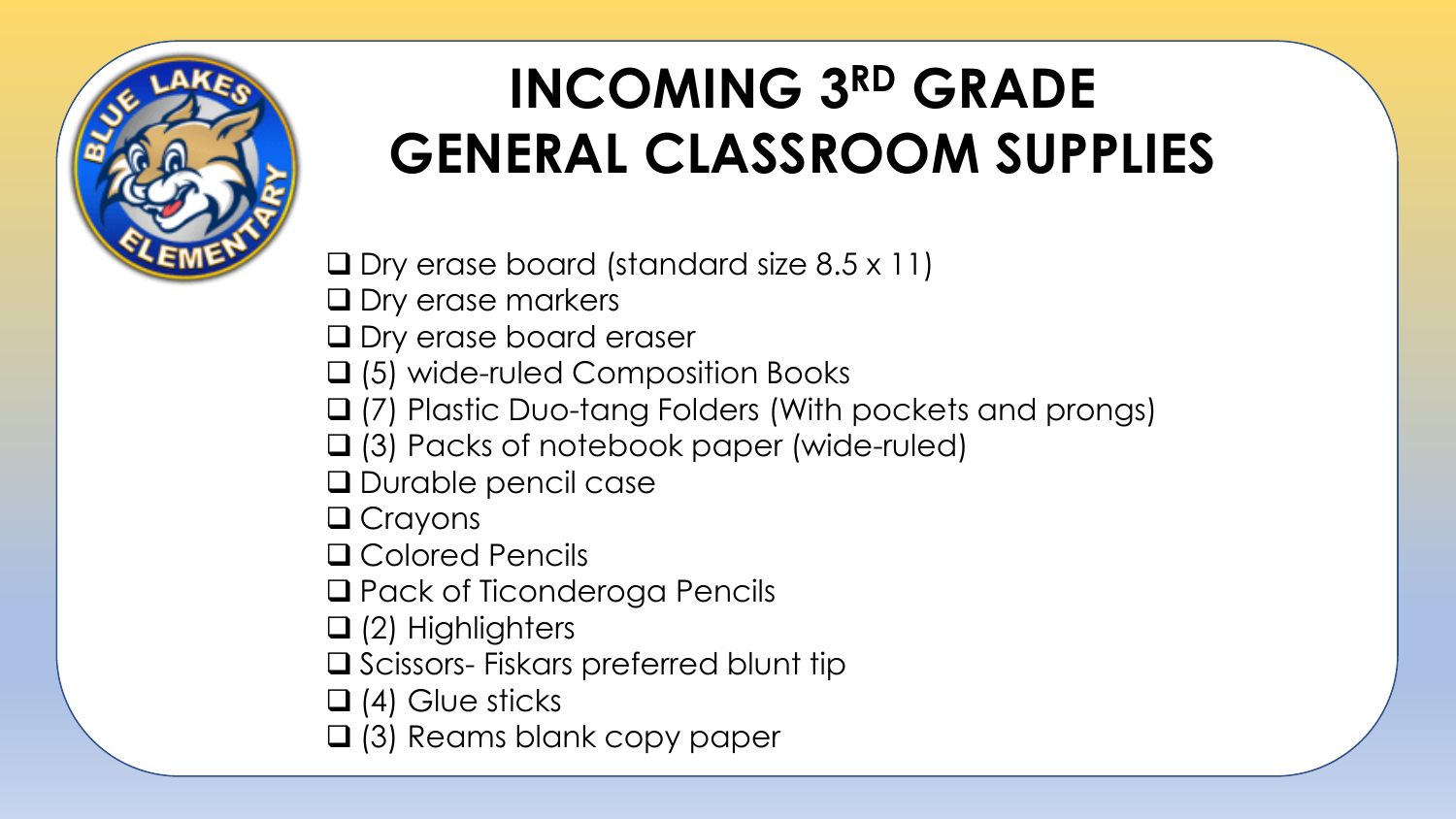

# **INCOMING 4TH GRADE GENERAL CLASSROOM SUPPLIES**

 $\Box$  Dry erase board (standard size 8.5 x 11)

- **Q** Dry erase markers
- **Q** Dry erase board eraser
- □ (5) wide-ruled Composition Books
- (7) Plastic Duo-tang Folders (With pockets and prongs)
- □ Notebook paper for Grades 1-5 (wide-ruled)
- □ Crayons
- □ Markers
- Colored Pencils
- $\Box$  Pencils
- $\square$  Scissors- Fiskars preferred blunt tip
- □ Glue Sticks
- □ (2) reams blank copy paper